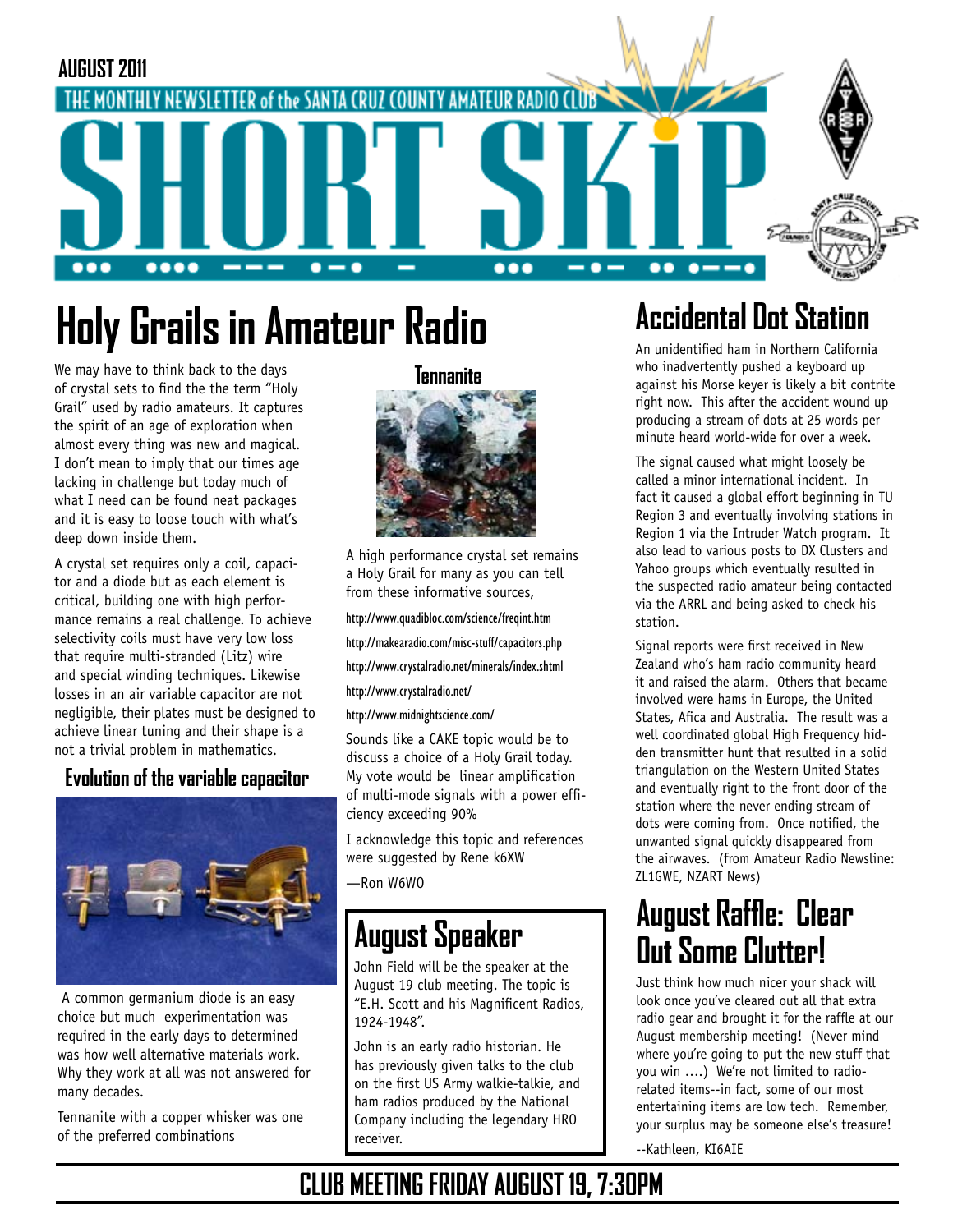# **Night of Nights**

### **Homage to Morse**

Each year the MRHS commemorates 12 July 1999, the date on which the supposed last commercial message was sent in the US. On that date we pick up the thread, keep the faith and maintain the traditions of maritime radio communications so that the skills and traditions of all the radiotelegraphers who came before us will be maintained.



While MRHS station KSM is on the air every Saturday, on Night of Nights we originate stations KPH and KFS in addition to KSM. We will joined on the air by KLB, WLO and KKUI. See below for details.

You can participate by listening or by visiting the ex-RCA receive site to see the action in person. If you'd like to operate K6KPH just bring your key. No license required!

The Maritime Radio Historical Society (MRHS) is a small group of dedicated individuals who share the goals of documenting, preserving and restoring the artifacts of maritime radio history. Our area of specialization is the coast stations, ships and companies of the west coast of the United States. But anything to do with maritime radio anywhere in the world is of interest to us.

#### The KPH Project

Our largest project has been the restoration of ex-RCA coast station KPH which has been returned to operation under the call KSM. The station is on the air each Saturday using both Morse and RTTY.

In cooperation with the Point Reyes National Seashore, part of the National Park Service, the Maritime Radio Historical Society (MRHS)



has taken on the job of preserving the historic ex-RCA coast station KPH and returning it to the air.

More information can be found at www.radiomarine.org

New York Times story on the Night of Nights can be found at

www.nytimes.com/2011/07/14/us/14morse. html?\_r=2&ref=us



From a historical perspective the teletypewriter represents the evolution of digital communications from wired telegraphy. It was the genesis of texting. A technicaly trained operator was no longer required. Teletypewriters also served as input/output devices for early mainframe computers. They were the original "dumb terminals".



During my earlier days I operated CW on the national police net. We sometimes copied incoming messages directly to a Teletype keyboard, instead of a typewriter. A dedicated line connected with the remote destination terminal. The maritime stations were also connected with their customers via TTY and TWX connections.

Back in the 1960s I was the lunch guest of Edward Kleinschmidt, inventor of the teletypewriter, back in Chicago. We were discussing the introduction of vehicular teletypewriter for public safety applications.

Many of today's wonders are not new. They are great improvements.

—Wayne, KB6KN

SHART S



The recent survey conducted by Tom KW6S showed a very high interest in digital modes, new versions of which which appear at frequent intervals.

Answers to questions on how they compare and what do I need to use them can conveniently be found on the following site

http://www.fmcpconservancy.org/MixW%20 new%20Manual.pdf

This document is prepared especially for users of the MixW software program which can send and decode just about all current and emerging modes, (17 at the present time) including CW. You can gain a very comprehensive understanding of digital modes with or without running MixW which also incorporates many other operational tools.

MixW costs \$50 but you can use a full version of it at no charge for 15 days.

I would be interested in hearing from anyone who would like to try one of the more exotic modes.

Put your keyboard where your mouth is !!!!!!!

#### —Ron W6WO

Very pleased to read the comments on what I posted recently and hope we can get some activity on a few of the exotic new digital modes

I mentioned MixW because it's user manual is fairly comprehensive and readable. MixW isn't for all comers but it does far more than any other combined digital mode and operations package that I have tried.

If anyone might be interested.I have a digital mode Radio-PC Soundcard interface for sale. It is one of my bettter home-brew projects with complete DC isolation via audio transformers, optical coupling of the PTT line and TX audio gain control.

The price of \$50 is less than half that of the cheapest commercial alternative that I am aware of.

—73 Ron W6WO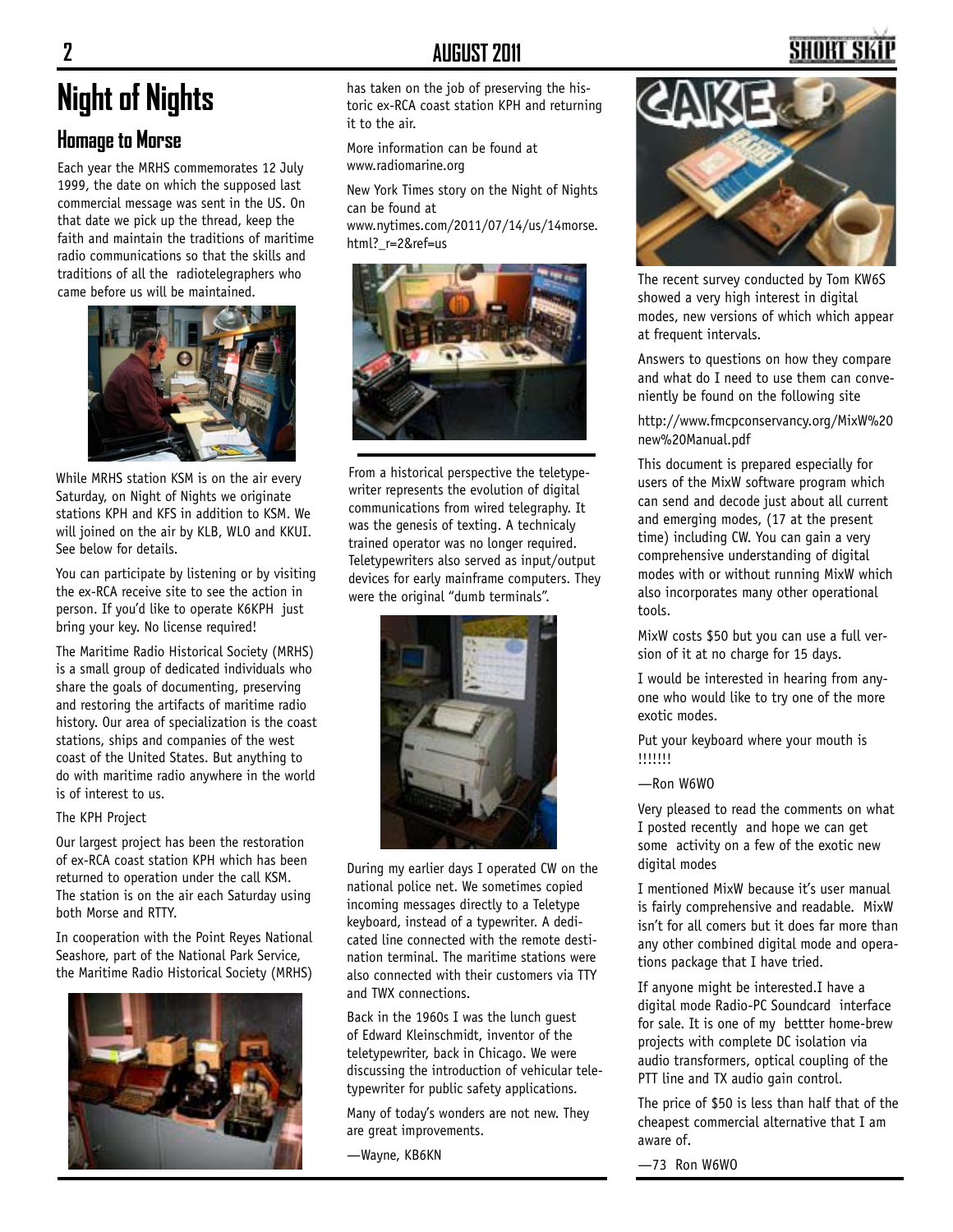# **SHORT SKIP**

### **AUGUST 2011 3**

# **43rd annual Race Through the Redwoods**

Looking for volunteers for the 43rd annual Race Through the Redwoods from around 6:30 am until the close of the race at 10:30 or 11:00 on Sunday, August 21st.

Operators new & old are invited to join us! We provide safety and timing support for the race in Henry Cowell Park. We'll meet at 6:30 in the big Pro-Build parking lot (a change this year), be deployed to positions around the race, and then you're invited to the Felton Fire Department's pancake breakfast (we'll have volunteer passes for the pancakes).

—Thanks & 73 Dan N6RJX

Race website: http://www.racethrutheredwoods.com/

### **Support a Public Event**

For those who haven't supported a public event (bike ride, foot race, etc) here is a brief description of the tasks (cribbed from a recent email):

Generally there are three types of positions: rest stop, SAG wagon and net control.

At a rest stop you coordinate with the staff. If they need something from the larger event staff (and don't have cell phone coverage) you'd radio it in and we'd let their logistics team know. Conversely, the radio people provide the staff information on the state of the ride (where the first and last riders are, etc). If somebody at the stop needs a ride home, you'd phone in the SAG request so one of the SAG wagons can pick them up.

As a SAG wagon you either patrol the course or hang out at a rest stop waiting to pick up tired riders or riders with mechanical/medical difficulties.

Net control is generally at the event headquarters (HQ), most likely at the start finish and you coordinate with the event manager/logistics staff to pass information to and from the field. It is a high traffic position and usually staffed by a more seasoned operator.

If you haven't operated a public service event they're good practice, help you get your "go bag" in shape and a fun way to spend a day outdoors.

—73 de Donald AE6RF



For CW aficionados, Pat Henry, WA6PKM, sent me an interesting radio history link showing a patent issued in June 1840 for Morse Code. For a look at it go to Google and enter US Patent #1647 of June 20, 1840. Shows diagrams and a breakdown of the code development.

My XYL Donna, AB6XJ, and I always enjoy AE6KS Jeff Liebermann's replies in answer to cries for help over the K6BJ Reflector. A recent exchange when a member asking for a wheel puller went like this:

"The kind I"m thinking of is the one with arms which fit over the wheel studs and then a center threaded screw comes in the center. Often they have hammerhead shark type turning attachments which one can whack with a hammer. This is for a Morris Minor, so it will be easy once it pops loose. The hub is blocking the egress of the (frozen) brake cylinder.

Before I go rent one, does anyone have a hub puller they are willing to loan or rent?"

Jeff's to-the-point reply: "I have several 3 prong pulley removers. Is that what you mean by a "hub puller"? I also have an inertial wheel bearing puller, steering wheel puller, and monster sledge hammer. Could you be a bit more specific?

It seems that Jeff has everything anyone needs!

I recently received this email. If anyone remembers Gino (he didn't include his call sign) his email is gino@minetfiber.com

#### Hello Art,

Yes, I checked the Short Skip on Internet. You may remember that I was the first editor of Short Skip, and I think I was the one that came up with its name.

I am currently living in Monmouth, Oregon, and for about 1 year I was the president of the Salem A.R.C. Nowadays I don't hear from any of the hams in this area, so I

greatly miss the times during the early 1960 s when we had round table chats on 21.300 AM with anywhere from 3 to 25 operators, all taking turns. Some days one could only have 1 or 2 turns at the mike per evening. Hi!

#### Thanks and 73 again. Gino

It is good to hear the ARRL solicitation messages broadcast frequently over 1080 KSCO News Talk radio. It is probably due to owner Michael Zwerling's being a licensed ham. In reply to my email query he said, "Hi Art, I'm WB6VNK Emeritus."



W6ENE and friend catch a big whopper in Alaska. Cutout looks real!)

# **DSTAR**

Today Oliver (KJ6LDD)and I made our first Digital Voice QSO using my mobile via the DSTAR 70 cm repeater. The voice quality was very crisp and clear. Oliver knows some fine tuning is possible but for now we are very pleased with the result.

We have also been communicating reliably with DV on 2m simplex between his home and mine

The next step is to complete the software set-up a which will connect our repeater to the world-wide DSTAR network. I am also keen to try the datacomm and position reporting features.

—Ron W6WO